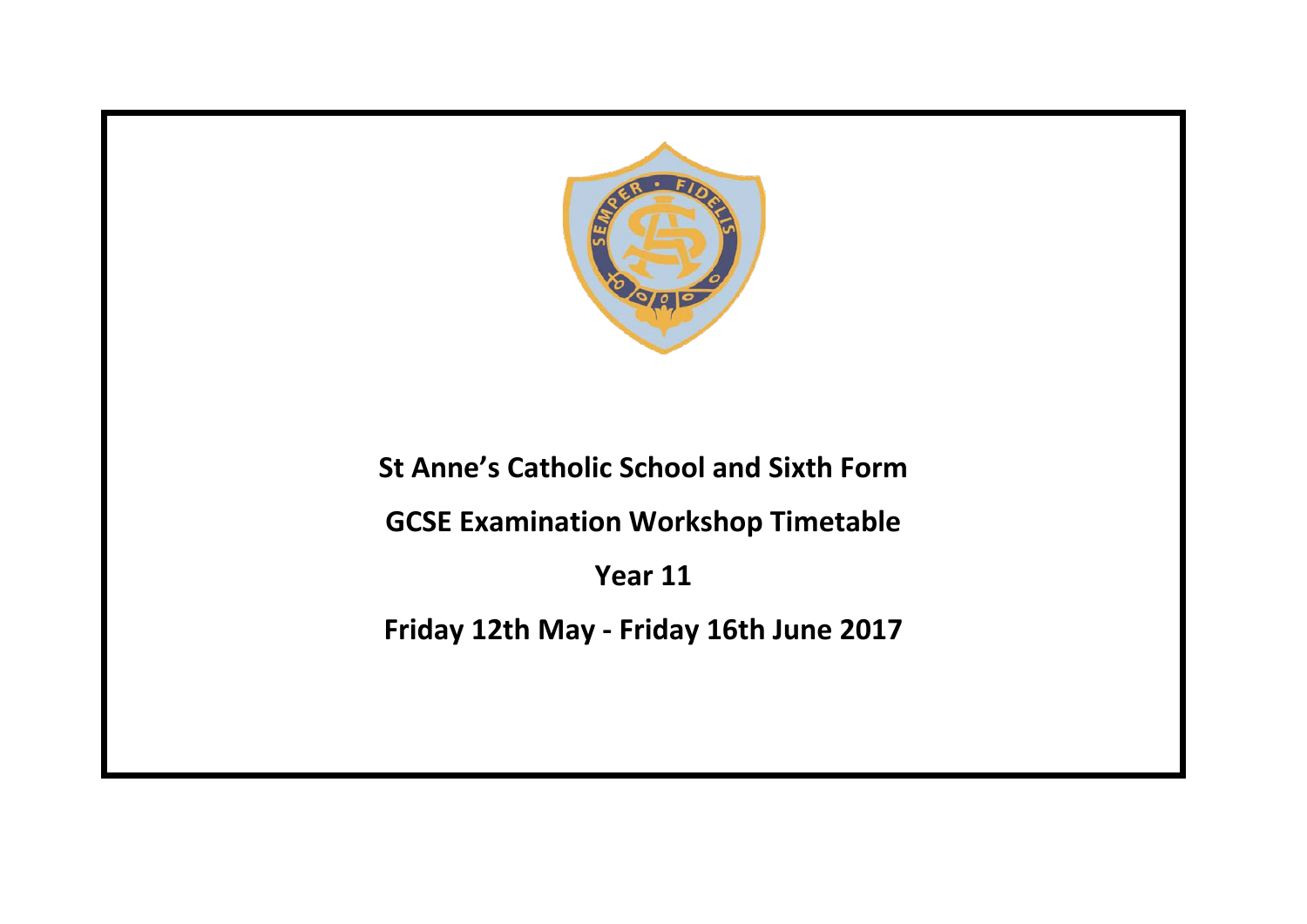## **Rationale:**

St Anne's School is fully committed to the wellbeing and success of all pupils. As we move into the examination period there are extra revision classes provided. As part of the ongoing programme to provide every possible opportunity and support, right up to the point of your daughter sitting her exams, we have again set up our very successful exam preparation workshops. Year 11 pupils over the last couple of years have found this programme very helpful in enabling them to structure their revision time in what is a very busy examination period. This, alongside other strategies, enabled them to more than reach their target grades and of course the results over the last few years speak for themselves.

Therefore your daughter will be in school throughout the exam period with a focus on revision and exam technique. We hope our girls will find the support and encouragement this programme provides, will help them feel confident, well prepared and ready to face the challenge!

Mrs Gould Assistant Headteacher.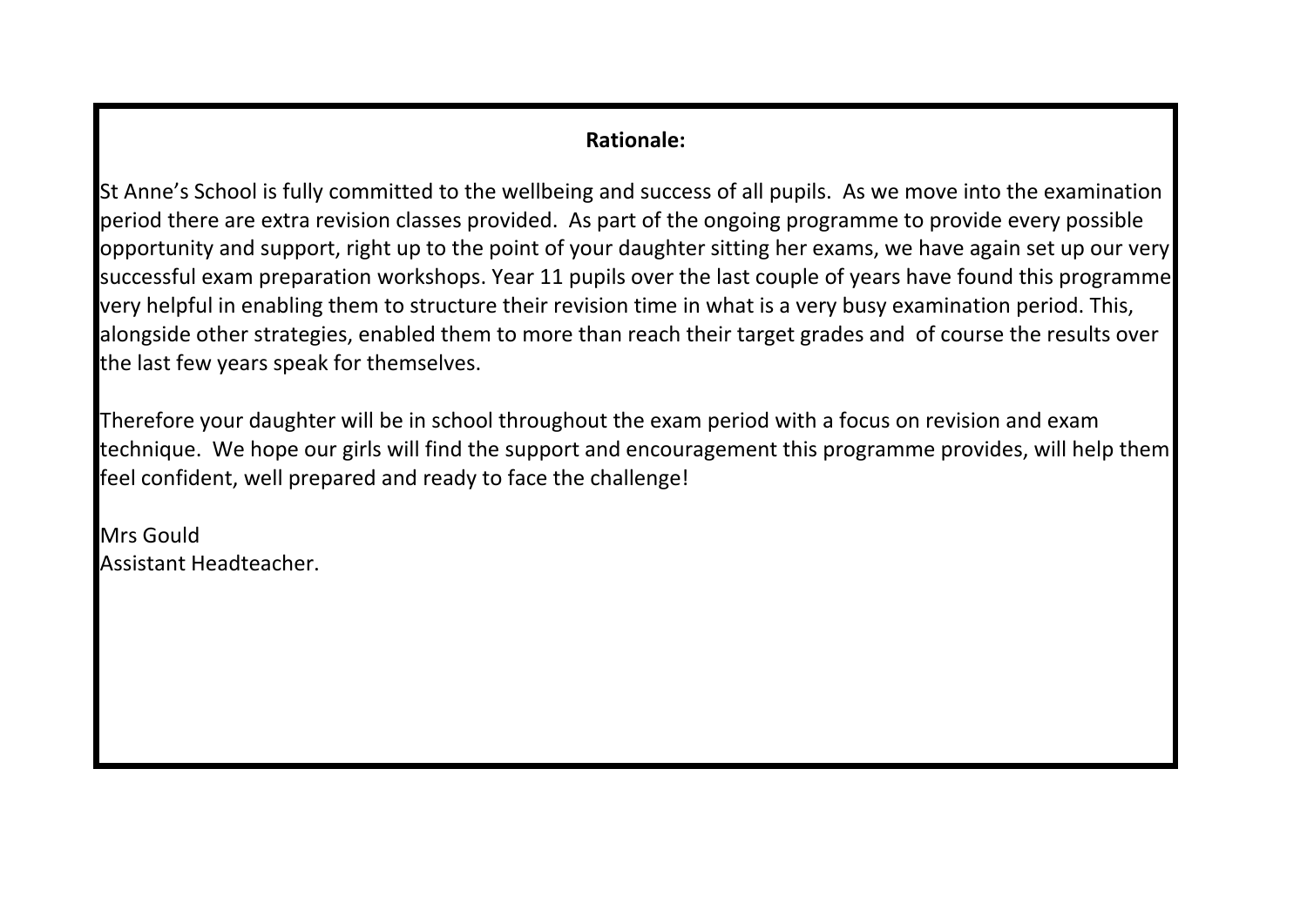| Week beginning 8th May 2017 (Week 2) |                   |                    |                |                |                                                                                                       |  |
|--------------------------------------|-------------------|--------------------|----------------|----------------|-------------------------------------------------------------------------------------------------------|--|
| Day/<br>Lesson                       | <b>Monday 8th</b> | <b>Tuesday 9th</b> | Wednesday 10th | Thursday 11th  | Friday 12th                                                                                           |  |
| am reg                               |                   |                    |                |                |                                                                                                       |  |
| 1                                    | Normal lessons    | Normal lessons     | Normal lessons | Normal lessons | <b>RE WORKSHOP (All)</b><br>JWA, CJA, CRU, SAR, FEV<br>Rooms: 2, 5, 8, 11 & Lecture<br>Theatre        |  |
| $\overline{2}$                       | Normal lessons    | Normal lessons     | Normal lessons | Normal lessons | Normal lessons                                                                                        |  |
|                                      |                   |                    | <b>Break</b>   |                |                                                                                                       |  |
| 3                                    | Normal lessons    | Normal lessons     | Normal lessons | Normal lessons | Normal lessons                                                                                        |  |
|                                      |                   |                    | Lunch          |                |                                                                                                       |  |
| 4                                    | Normal lessons    | Normal lessons     | Normal lessons | Normal lessons | <b>RE WORKSHOP (All)</b><br>JWA, CJA, CRU, SAR, FEV<br>Rooms: 2, 5, 8, 11 & Lecture<br><b>Theatre</b> |  |
| 5                                    | Normal lessons    | Normal lessons     | Normal lessons | Normal lessons | Normal lessons                                                                                        |  |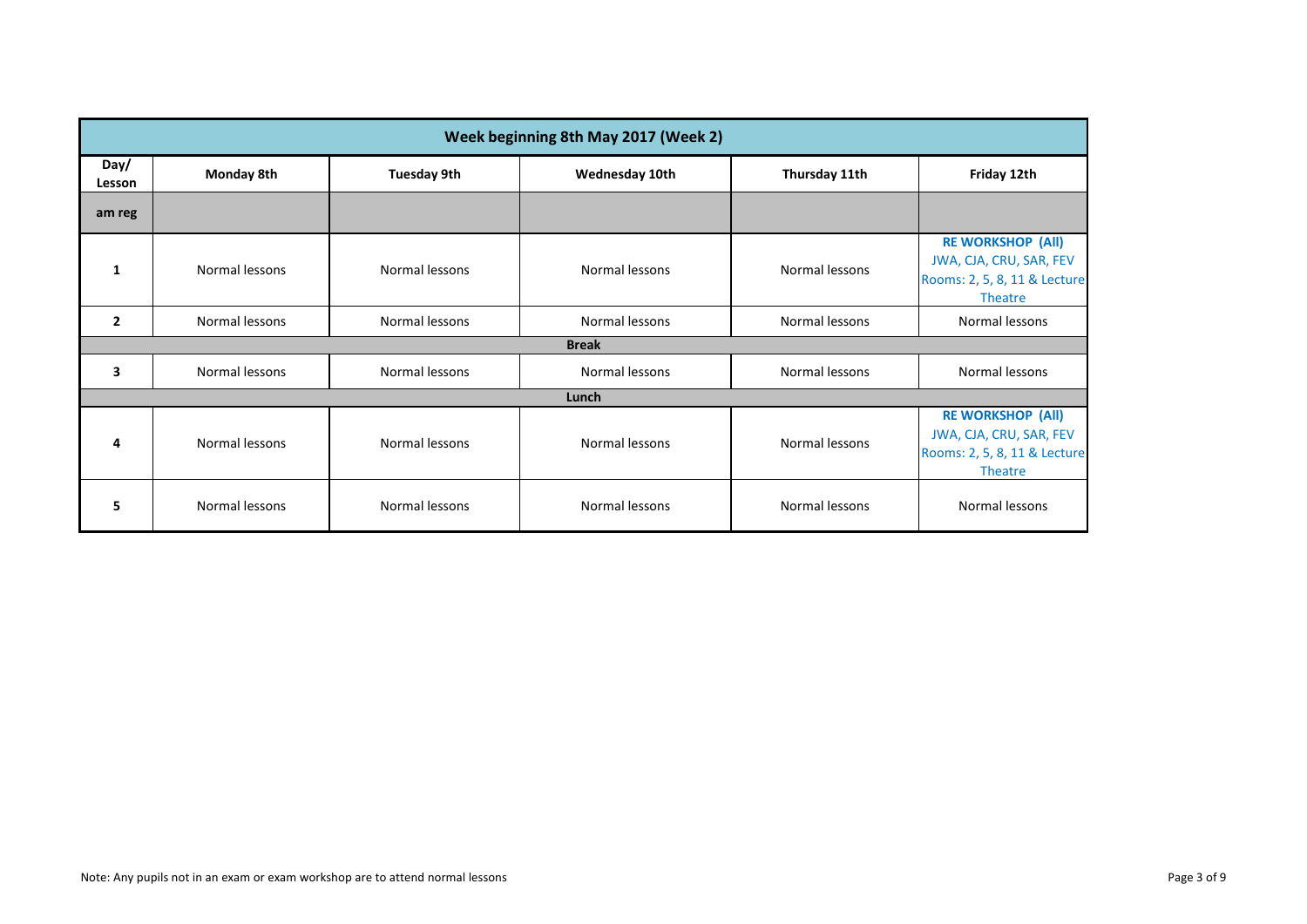| Week beginning 15th May 2017 (Week 1) |                                                                                             |                                                                                                                               |                                                                                                                                 |                                                                                                          |                                                                                                                                                               |  |
|---------------------------------------|---------------------------------------------------------------------------------------------|-------------------------------------------------------------------------------------------------------------------------------|---------------------------------------------------------------------------------------------------------------------------------|----------------------------------------------------------------------------------------------------------|---------------------------------------------------------------------------------------------------------------------------------------------------------------|--|
| Day/<br>Lesson                        | Monday 15th                                                                                 | Tuesday 16th                                                                                                                  | Wednesday 17th                                                                                                                  | Thursday 18th                                                                                            | Friday 19th                                                                                                                                                   |  |
| am reg                                | <b>RE WORKSHOP</b><br><b>JWA Lecture Theatre -</b><br>8.00am start                          |                                                                                                                               |                                                                                                                                 |                                                                                                          |                                                                                                                                                               |  |
| $\mathbf{1}$                          |                                                                                             | <b>FRENCH EXAM 1 hr 5 min to 1</b><br>hr 35min                                                                                | ICT EXAM - 1 hr 30 mins                                                                                                         | <b>CHEMISTRY EXAM 1 (All) - 1 hr</b>                                                                     |                                                                                                                                                               |  |
| $\overline{2}$                        | RE EXAM 1 (all) - 2 hrs                                                                     | OR normal lessons                                                                                                             | OR normal lessons                                                                                                               | <b>LEISURE &amp; TOURISM</b><br><b>WORKSHOP</b><br>EIL<br><b>OR</b><br><b>Room 18:</b><br>normal lessons | <b>SPANISH EXAM - 1 hr 5 min</b><br>to 1 hr 35 min<br>Or normal lessons                                                                                       |  |
|                                       |                                                                                             |                                                                                                                               | <b>Break</b>                                                                                                                    |                                                                                                          |                                                                                                                                                               |  |
| 3                                     | <b>FRENCH WORKSHOP</b><br>EWR,<br>MKL, RLO<br>Rooms: 33,<br>35 & 37<br>Or normal<br>lessons | <b>BIOLOGY WORKSHOP (All)</b><br>CBR rm 22, JOX rm 54, PDA rm<br>53, RST rm 52, AMA rm 25, HAI<br>rm 20, SWN rm 23, GGA rm 55 | Normal lessons                                                                                                                  | <b>DRAMA WORKSHOP</b><br>IRO Room: 32<br>Or<br>normal lessons                                            | <b>PE WORKSHOP</b><br>CKU Room: 46<br>Or normal lessons                                                                                                       |  |
|                                       |                                                                                             |                                                                                                                               | Lunch                                                                                                                           |                                                                                                          |                                                                                                                                                               |  |
| 4                                     | Normal lessons                                                                              | <b>BIOLOGY EXAM 1 (all) - 1 hour</b>                                                                                          | <b>CHEMISTRY WORKSHOP (All)</b><br>GGA rm 53, JOX rm 54, AMA rm<br>25, PRO rm 24, HAI rm 20, JRO rm<br>52, MWY rm 47, SWN rn 22 | DRAMA EXAM - 1 hr 30 min<br>Or normal lessons                                                            | PE EXAM - 1 hr 30 min<br><b>OR ENGLISH WORKSHOP</b><br>(All) - MWA, AMT, KFA,<br>LNO, NSM, RMO Rooms: 1,<br>5, 6, 7, English room &<br><b>Lecture Theatre</b> |  |
| 5                                     | Normal lessons                                                                              | <b>ICT WORKSHOP</b><br>RGO Room: 19<br>Or<br>normal lessons                                                                   | Normal lessons                                                                                                                  | <b>SPANISH WORKSHOP MRC,</b><br>EWR, CBA Rooms: 34, 35 & 37<br>Or normal lessons                         | <b>ENGLISH WORKSHOP (All) -</b><br>MWA, AMT, KFA, LNO,<br>NSM, RMO Rooms: 1, 5, 6,<br>7, English room & Lecture<br><b>Theatre</b>                             |  |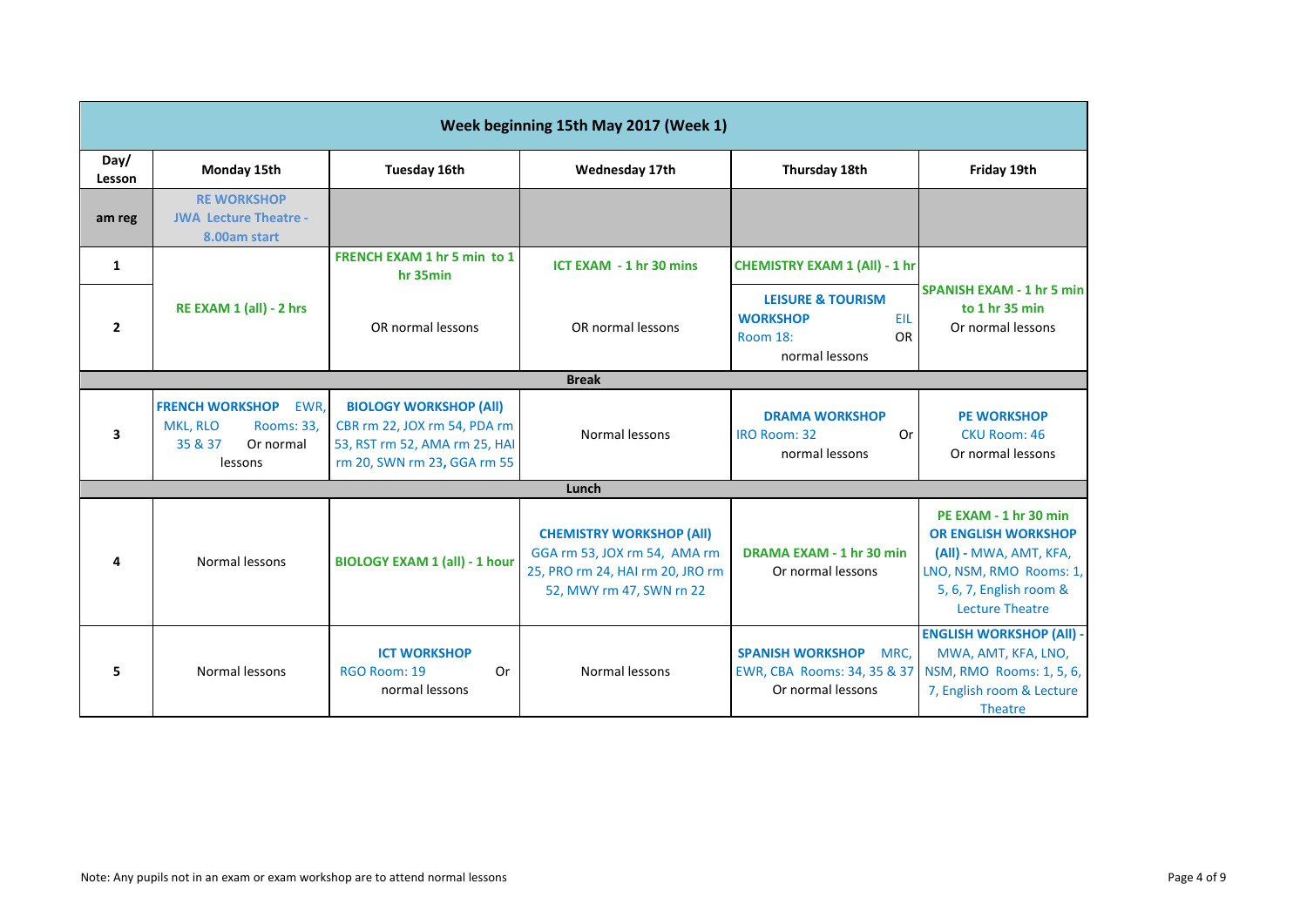| Week beginning 22nd May 2017 (Week 2) |                                                                                                               |                                                                                                                              |                                                                                                                                                    |                                                                                                                                                   |                                                                                                |  |  |
|---------------------------------------|---------------------------------------------------------------------------------------------------------------|------------------------------------------------------------------------------------------------------------------------------|----------------------------------------------------------------------------------------------------------------------------------------------------|---------------------------------------------------------------------------------------------------------------------------------------------------|------------------------------------------------------------------------------------------------|--|--|
| Day/<br>Lesson                        | Monday 22nd                                                                                                   | <b>Tuesday 23rd</b>                                                                                                          | Wednesday 24th                                                                                                                                     | Thursday 25th                                                                                                                                     | Friday 26th                                                                                    |  |  |
| am reg                                |                                                                                                               |                                                                                                                              |                                                                                                                                                    | <b>MATHS WORKSHOP</b><br>TJU, DPA Lecture Theatre -<br>8.15am start                                                                               |                                                                                                |  |  |
| 1                                     | <b>ENGLISH LITERATURE 1</b><br>EXAM (all) - 1 hour 45 min                                                     | <b>LEISURE &amp; TOURISM EXAM - 1</b><br>D&T<br>hr<br><b>TEXTILES EXAM - 2 hours</b><br><b>MEDIA STUDIES EXAM - 1 hr 30</b>  | <b>BUSINESS STUDIES 1 Exam - 1 hr</b><br>Or normal lessons                                                                                         | <b>MATHS NON-CALCULATOR</b><br><b>EXAM (all) - 1 hr 30 min</b><br>Return to normal lessons P2                                                     | <b>ENGLISH LITERATURE 2</b><br>EXAM (all) - 2 hour 15 min                                      |  |  |
| $\overline{2}$                        |                                                                                                               | <b>Or</b><br>min<br>normal lessons                                                                                           | Normal lessons                                                                                                                                     |                                                                                                                                                   |                                                                                                |  |  |
|                                       | <b>Break</b>                                                                                                  |                                                                                                                              |                                                                                                                                                    |                                                                                                                                                   |                                                                                                |  |  |
| 3                                     | <b>GEOGRAPHY WORKSHOP</b><br>CMO, MRO<br>Room: 42 & 43<br>Or<br>normal lessons                                | Normal lessons                                                                                                               | <b>PHYSICS WORKSHOP (All)</b><br><b>CBR</b><br>rm 25, RST rm 54, PRO rm 23, HAI<br>rm 20, JRO rm 55, MWY rm 47,<br>NCR rm 52, SSH rm 22, SWN rm 24 | <b>PE WORKSHOP</b><br><b>CKU</b><br><b>Or</b><br>Room: 19<br>normal lessons                                                                       | <b>HISTORY WORKSHOP</b><br>EWA, AST & APO<br>Room: Lecture Theatre<br>OR normal lessons        |  |  |
|                                       |                                                                                                               |                                                                                                                              | Lunch                                                                                                                                              |                                                                                                                                                   |                                                                                                |  |  |
|                                       | <b>GEOGRAPHY 1 EXAM - 1 hr</b><br>$30 \text{ min}$<br>0r<br>Normal lessons                                    | Normal lessons                                                                                                               | PHYSICS EXAM 1(all) - 1 hr                                                                                                                         | PE EXAM - 1 hr 30 min OR<br><b>ENGLISH WORKSHOP (All)</b><br>MWA, AMT, KFA, LNO, NSM,<br>RMO Rooms: 1, 5, 6, 7, English<br>room & Lecture Theatre | <b>HISTORY WORKSHOP</b><br>EWA, AST & APO<br><b>Room: Lecture Theatre</b><br>OR normal lessons |  |  |
| 5.                                    | <b>MEDIA STUDIES WORKSHOP</b><br>LNO rm,<br><b>TEXTILES WORKSHOP</b><br>0r<br><b>LTA rm</b><br>normal lessons | <b>BUSINESS STUDIES</b><br><b>JBO</b><br><b>WORKSHOP</b><br>& AFA<br>Room:<br><b>Lecture Theatre</b><br>0r<br>normal lessons | <b>MATHS WORKSHOP (All)</b><br>HTR, CCO, KAL, LHI, LSL, MSN,<br>Rooms:<br>MJA, TJU<br>3,4, 9, 10, 11, 32 and LT                                    | <b>OR ENGLISH WORKSHOP (All)</b><br>MWA, AMT, KFA, LNO, NSM,<br>RMO Rooms: 1, 5, 6, 7, English<br>room & Lecture Theatre                          | <b>Early closure at 2.25pm</b>                                                                 |  |  |

*Half term holiday*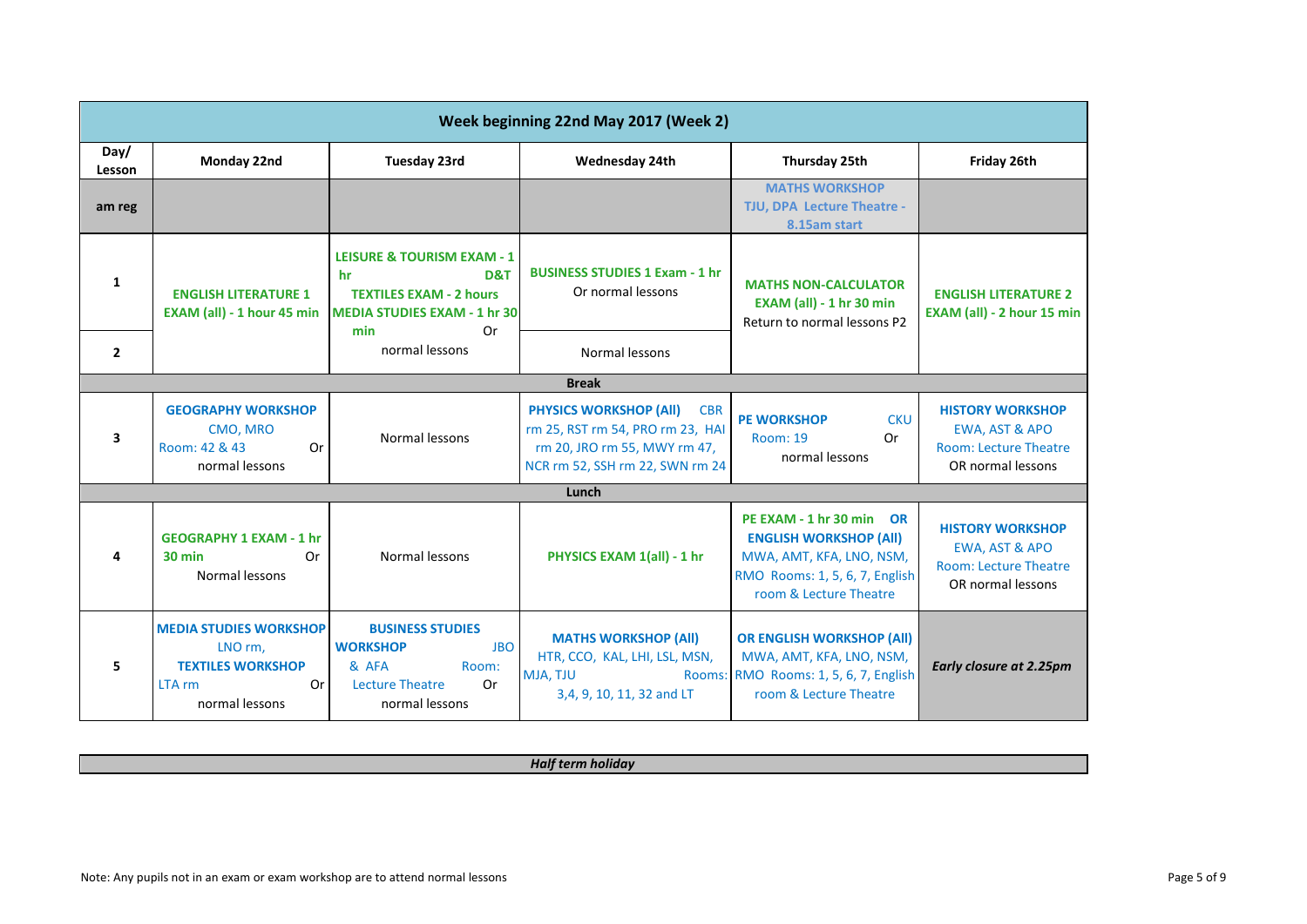| Week beginning 5th June 2017 (Week 1) |                                                                                                                                 |                                                                                         |                                                                                                                      |                                                                                                                                  |                                                                                                                          |
|---------------------------------------|---------------------------------------------------------------------------------------------------------------------------------|-----------------------------------------------------------------------------------------|----------------------------------------------------------------------------------------------------------------------|----------------------------------------------------------------------------------------------------------------------------------|--------------------------------------------------------------------------------------------------------------------------|
| Day/<br>Lesson                        | <b>Monday 5th</b>                                                                                                               | <b>Tuesday 6th</b>                                                                      | <b>Wednesday 7th</b>                                                                                                 | Thursday 8th                                                                                                                     | Friday 9th                                                                                                               |
| am reg                                |                                                                                                                                 |                                                                                         | <b>ASTRONOMY WORKSHOP</b><br><b>HAI</b><br>rm 22 - 8.00am start                                                      | <b>MATHS WORKSHOP</b><br>TJU, DPA Lecture Theatre -<br>8.15am start                                                              |                                                                                                                          |
| 1                                     | HISTORY 1 EXAM - 1 hr 15<br>min<br>Or<br>normal lessons                                                                         | <b>ENGLISH LANGUAGE 1 EXAM</b><br>(all) - 1 hour 45 min                                 | <b>ASTRONOMY EXAM - 2 hrs</b><br><b>COMPUTER SCIENCE EXAM - 1 hr</b><br>$30$ min<br>Or<br>normal lessons             | <b>MATHS CALCULATOR EXAM</b><br>$1(all) - 1 hr 30 min$<br>Return to normal lessons P2                                            | <b>BIOLOGY EXAM 2 (all) - 1</b><br>hour                                                                                  |
| $\overline{2}$                        |                                                                                                                                 |                                                                                         |                                                                                                                      |                                                                                                                                  | Normal lessons                                                                                                           |
|                                       |                                                                                                                                 |                                                                                         | <b>Break</b>                                                                                                         |                                                                                                                                  |                                                                                                                          |
| 3                                     | <b>ENGLISH WORKSHOP (All)</b><br>MWA, AMT, KFA, LNO, NSM,<br>RMO Rooms: 1, 5, 6, 7,<br>English room & Lecture<br><b>Theatre</b> | <b>GEOGRAPHY WORKSHOP</b><br>CMO rm 42, MRO rm 39, EIL rm<br>43<br>Or<br>normal lessons | Normal lessons                                                                                                       | Normal lessons                                                                                                                   | <b>BUSINESS WORKSHOP</b><br><b>JBO Lecture Theatre</b><br><b>MUSIC WORKSHOP</b><br>GNI room 18<br>OR normal lessons      |
|                                       |                                                                                                                                 |                                                                                         | Lunch                                                                                                                |                                                                                                                                  |                                                                                                                          |
| 4                                     | <b>ENGLISH WORKSHOP (All)</b><br>MWA, AMT, KFA, LNO, NSM,<br>RMO Rooms: 1, 5, 6, 7,<br>English room & Lecture<br>Theatre        | <b>GEOGRAPHY 2 Exam - 1 hr 30</b><br><b>OR</b><br>min                                   | <b>MATHS WORKSHOP (All)</b><br>HTR.<br>ANO, CCO, CRA, LHI, LSL, MJA,<br>TJU, DPA<br>Rooms: 3,4, 9, 10, 11, 32 and LT | <b>ENGLISH WORKSHOP (All)</b><br>MWA, AMT, KFA, LNO, NSM,<br>RMO Rooms: 1, 5, 6, 7, English<br>room & Lecture Theatre            | <b>BUSINESS STUDIES 2 EXAM</b><br>$-1hr$<br><b>MUSIC</b><br><b>EXAM - 1 hr 30 min</b><br>Or normal lessons               |
| 5                                     | <b>COMPUTER SCIENCE</b><br><b>WORKSHOP</b><br><b>AFA</b><br><b>OR</b><br>room 26<br>normal lessons                              | normal lessons                                                                          | <b>MATHS WORKSHOP (All) HTR.</b><br>ANO, CCO, CRA, LHI, LSL, MJA,<br>TJU, DPA<br>Rooms: 3,4, 9, 10, 11, 32 and LT    | <b>BIOLOGY WORKSHOP (All)</b><br>CBR rm 20, GGA rm 23, PDA rm<br>53, JOX rm 54, RST rm 25, HAI<br>rm 22, MWY rm 47, NCR rm<br>24 | <b>ENGLISH WORKSHOP (All)</b><br>MWA, AMT, KFA, LNO,<br>NSM, RMO Rooms: 1, 5, 6,<br>7, English room & Lecture<br>Theatre |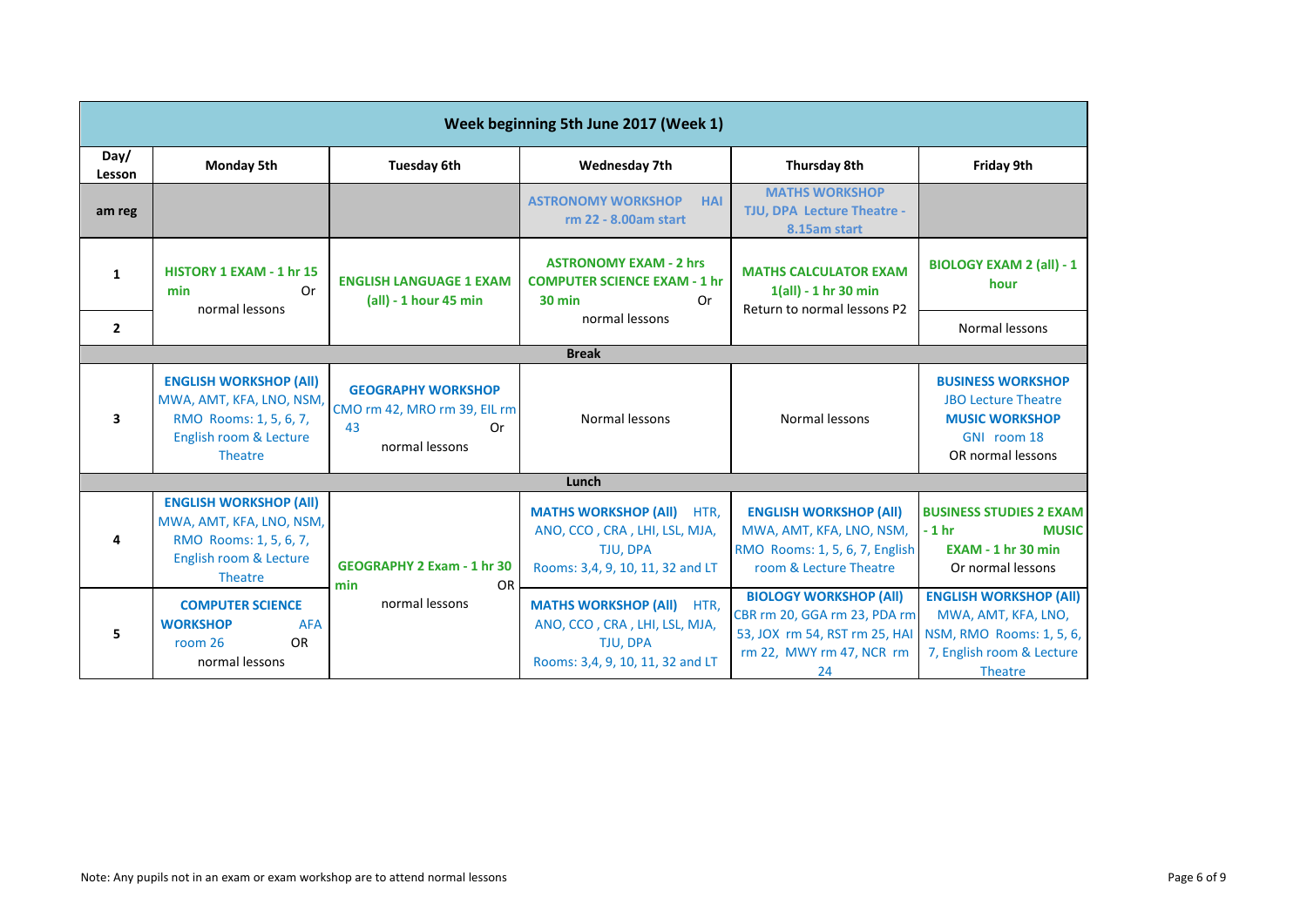| Week beginning 12th June 2017 (Week 2) |                                                                                                                  |                                                                                                                                   |                                                                                                                                                               |                                                                                                                                 |                                                                                                                                |  |  |
|----------------------------------------|------------------------------------------------------------------------------------------------------------------|-----------------------------------------------------------------------------------------------------------------------------------|---------------------------------------------------------------------------------------------------------------------------------------------------------------|---------------------------------------------------------------------------------------------------------------------------------|--------------------------------------------------------------------------------------------------------------------------------|--|--|
| Day/<br>Lesson                         | Monday 12th                                                                                                      | Tuesday 13th                                                                                                                      | Wednesday 14th                                                                                                                                                | Thursday 15th                                                                                                                   | Friday 16th                                                                                                                    |  |  |
| am reg                                 |                                                                                                                  | <b>MATHS WORKSHOP</b><br>TJU, DPA Lecture Theatre -<br>8.15am start                                                               |                                                                                                                                                               |                                                                                                                                 |                                                                                                                                |  |  |
| 1                                      | <b>ENGLISH LANGUAGE EXAM</b><br>2(all) - 1 hour 45 min                                                           | <b>MATHS CALCULATOR EXAM 2</b><br>(all) - 1 hr 30 min                                                                             | <b>CHEMISTRY EXAM 2 (all) - 1 hr</b>                                                                                                                          | <b>CHILD DEVELOPMENT EXAM -</b><br>1 hr 30 min FURTHER MATHS<br><b>EXAM 1 - 1 hr 30 min</b><br>Or Normal lessons                | PHYSICS EXAM 2 (All) - 1 hr                                                                                                    |  |  |
| $\overline{2}$                         |                                                                                                                  |                                                                                                                                   | <b>CHILD DEVELOPMENT WORKSHOP</b><br>LCU RM 29<br><b>HISTORY</b><br><b>WORKSHOP</b><br><b>EWA &amp; APO</b><br>Or Normal<br><b>Lecture Theatre</b><br>lessons | <b>PHYSICS WORKSHOP (All)</b><br>PDA rm 53, HAI rm 20, JRO rm<br>54, MWY rm 47, NCR rm55,<br>SSH rm 22, SWN rm 23, PRO<br>rm 24 | <b>BIOLOGY WORKSHOP</b><br>(Separate sciences)<br><b>CBR</b><br>rm 24, GGA rm 25, JOX rm<br>54, RST rm 52<br>or Study<br>leave |  |  |
|                                        | <b>Break</b>                                                                                                     |                                                                                                                                   |                                                                                                                                                               |                                                                                                                                 |                                                                                                                                |  |  |
| 3                                      | <b>HEALTH &amp; SOCIAL CARE</b><br><b>WORKSHOP</b><br>AKN -<br>0r<br><b>Lecture Theatre</b><br>Normal lessons    | <b>RE WORKSHOP (All)</b><br>JWA, CJA, CRU, SAR, MBR<br>Rooms: 2, 5, 8, 11 & Lecture<br><b>Theatre</b>                             | <b>HISTORY WORKSHOP</b><br><b>EWA</b><br>& APO - Lecture Theatre<br>Or<br>Normal lessons                                                                      | <b>RE WORKSHOP (All)</b><br>CJA, CRU, SAR, FEV Rooms: 2,<br>8, 11 & Lecture Theatre                                             | <b>Study leave</b>                                                                                                             |  |  |
|                                        |                                                                                                                  |                                                                                                                                   | Lunch                                                                                                                                                         |                                                                                                                                 |                                                                                                                                |  |  |
| 4                                      | <b>HEALTH &amp; SOCIAL CARE</b><br>$EXAMPLE 1$ hr 15 min<br>Or<br>Normal lessons                                 | Normal lessons                                                                                                                    | HISTORY EXAM 2 - 1 hr 15 min<br>Or Normal lessons                                                                                                             | RE EXAM 2 (all) - 2 hrs<br>POLISH EXAM 1 - 50 min                                                                               | <b>PANJABI EXAM 1 - 45 min</b>                                                                                                 |  |  |
| 5                                      | <b>MATHS WORKSHOP (All)</b><br>HTR, ANO, CAU, CCO, LHI,<br>LSL, MJA, TJU<br>Rooms: 2, 5, 8, 10, 11, 32 and<br>LT | <b>CHEMISTRY WORKSHOP (All)</b><br>GGA rm19, JOX rm 54, RST rm<br>52, AMA rm 25, PRO rm 24,<br>MWY rm 47, JRO rm 22, SWN<br>rm 29 | <b>FURTHER MATHS WORKSHOP</b><br>ANO Room: 11<br>or<br>normal lessons                                                                                         |                                                                                                                                 | <b>Study leave</b>                                                                                                             |  |  |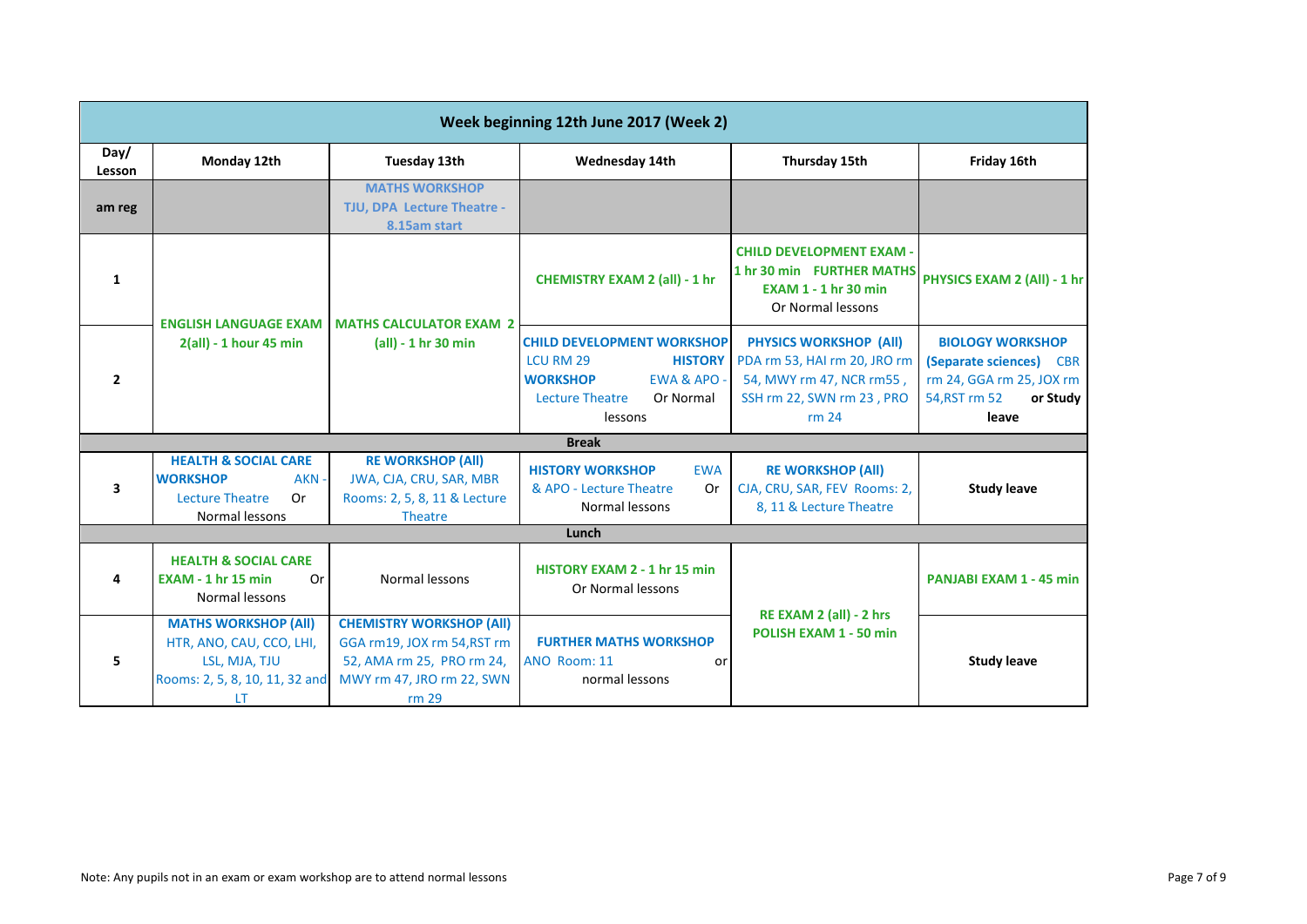| Week beginning 19th June 2017 (Week 1) |                                                                                          |                                                                                                   |                                                     |                             |                                                                                                               |  |
|----------------------------------------|------------------------------------------------------------------------------------------|---------------------------------------------------------------------------------------------------|-----------------------------------------------------|-----------------------------|---------------------------------------------------------------------------------------------------------------|--|
| Day/<br>Lesson                         | Monday 19th                                                                              | <b>Tuesday 20th</b>                                                                               | <b>Wednesday 21st</b>                               | <b>Thursday 22nd</b>        | Friday 23rd                                                                                                   |  |
| am reg                                 |                                                                                          |                                                                                                   |                                                     |                             | <b>PHYSICS WORKSHOP</b><br>(Separate sciences)<br><b>HAI</b><br>rm 22, MWY rm 23, JRO rm<br>24 - 8.00am start |  |
| $\mathbf{1}$                           | <b>BIOLOGY EXAM (Separate</b><br>sciences) - 1 hr FURTHER<br><b>MATHS 2 Exam 2 hrs</b>   | HISTORY EXAM 3 - 1 hr 15 min<br>PANJABI EXAM 2 - 1 hr 50 min<br><b>POLISH EXAM 2 - 2 hrs</b>      | <b>CHEMISTRY EXAM (Separate</b><br>sciences) - 1 hr | <b>Study leave</b>          | <b>PHYSICS EXAM (Separate</b><br>sciences) - 1 hr                                                             |  |
| $\overline{2}$                         | <b>Study leave</b>                                                                       | <b>CHEMISTRY WORKSHOP</b><br>(Separate sciences) JOX rm<br>20, AMA rm 24, PRO rm 23,<br>MWY rm 47 | <b>Study leave</b>                                  | <b>Study leave</b>          | <b>Study leave</b>                                                                                            |  |
| <b>Break</b>                           |                                                                                          |                                                                                                   |                                                     |                             |                                                                                                               |  |
| 3                                      | <b>Study leave</b>                                                                       | <b>Study leave</b>                                                                                | <b>Study leave</b>                                  | <b>Study leave</b>          | <b>Study leave</b>                                                                                            |  |
| Lunch                                  |                                                                                          |                                                                                                   |                                                     |                             |                                                                                                               |  |
| 4                                      | <b>ARABIC EXAM 1 - 1 hr 40</b><br><b>HISTORY</b><br>min<br><b>WORKSHOP EWA &amp; APO</b> | <b>Study leave</b>                                                                                | <b>Study leave</b>                                  | <b>ARABIC EXAM 2 - 1 hr</b> | <b>Study leave</b>                                                                                            |  |
| 5                                      | <b>Lecture Theatre</b>                                                                   | <b>Study leave</b>                                                                                | <b>Study leave</b>                                  | <b>Study leave</b>          | <b>Study leave</b>                                                                                            |  |